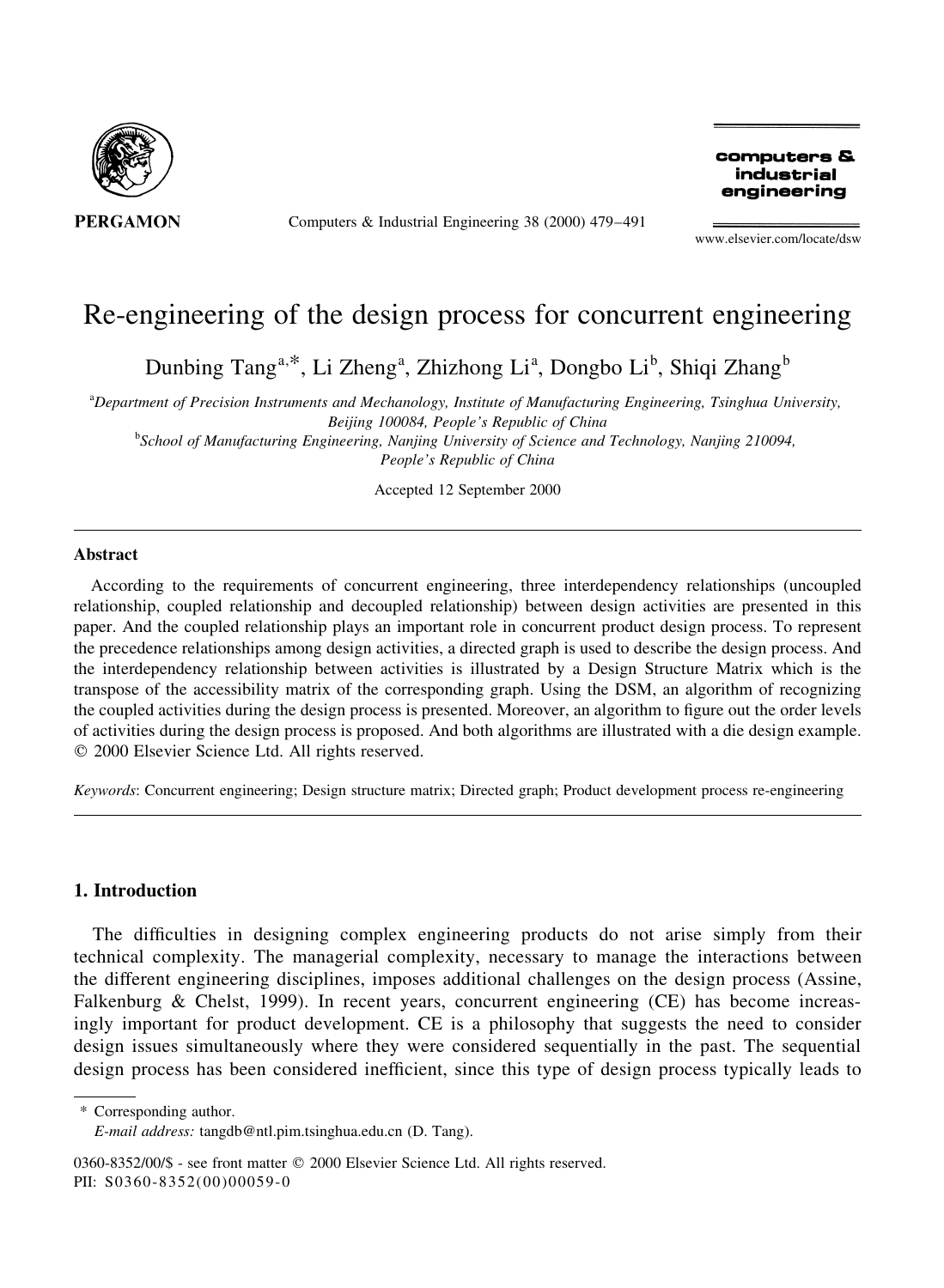greater development time, greater cost, and lower overall design quality, all of which lower the overall profit generated by the design. The remaining challenge of managerial complexity is to transform the product design process from a SE (sequential engineering) environment to a CE environment. The important transformation approach practically relevant to this paper is the product design process re-engineering (Huang  $\&$  Mak, 1998). When applied to re-engineer the product development process, it is mainly concerned with the rationalization of the product development activities, with the belief that a rationalized product development process is more likely to result in better product design decision.

The managerial complexity of the design process is contained by using management tools that model the interface and dependencies among the decomposed tasks. Assine et al. (1999) considered that managing the design process includes four major steps: (1) model the information and dependency structure of the design process; (2) provide a design plan showing the order of execution for the design tasks; (3) reduce the risk and magnitude of iteration between design tasks; (4) explore opportunities for reducing the project cycle time. And some design process modeling and management tools have been developed. The Project Evaluation and Review Technique (PERT) method is a digraph of a project (Spinner, 1989). In the PERT method, three probabilistic time estimates are given to each task. The critical path method (CPM) (Spinner, 1989) is a variation of the PERT method. And CPM assumes a time-cost tradeoff rather than probabilistic times used in PERT. Both methods improve the process flow only by crashing the critical activities, but they do not consider iterations and feedback loops that are characteristics of engineering designs, and they ignore the concurrency and overlapping of the design process. To study information management processes the standardized IDEF0 modeling technique is a useful tool. IDEF0 was driven from Structural Analysis and Design Technique (SADT (Ross, 1977)). The IDEF0 technique supports the needs of modeling the process in a formalized manner to be able to compare and refine the modeled process. However, the IDEF0 methodology is inefficient to support the modeling of concurrent activities. And iterations between activities are difficult to analyze with the help of the IDEF0 technique. A more compact representation of a design process is the Design Structure Matrix (DSM) (Steward, 1981). It overcomes the size and visual complexity of all graph-based techniques. And matrices are amenable to computer manipulation and storage. Kusiak and Park (1990), Kusiak, Larson and Wang (1994) and Malmström, Pikosa and Malmqvist (1999) have used DSM in their researches for CE implementation. In this paper, we also use DSM representation to describe the product design process. And a new method using simple and understandable algorithms is presented to re-engineer the product development process for CE.

This paper is organized as follows. In Section 2, the interdependencies among activities during design process are analyzed and summarized into three types: uncoupled relationship, coupled relationship, and decoupled relationship. Section 3 presents and interprets the DSM. CE calls for the simultaneous execution of coupled product development phases (Fu & Gu, 1997). Moreover, the coupled relationship between activities plays an important role in concurrent design process. Thus, Section 4 presents an algorithm to recognize the coupled activities during the product development process. Section 5 proposes an algorithm to figure out the order levels of every design activities. And the design process re-engineering is executed according to the order levels. The algorithms above have been applied to reengineer the traditional stamping die development process to meet the needs of CE. Section 6 gives the conclusions of this paper.